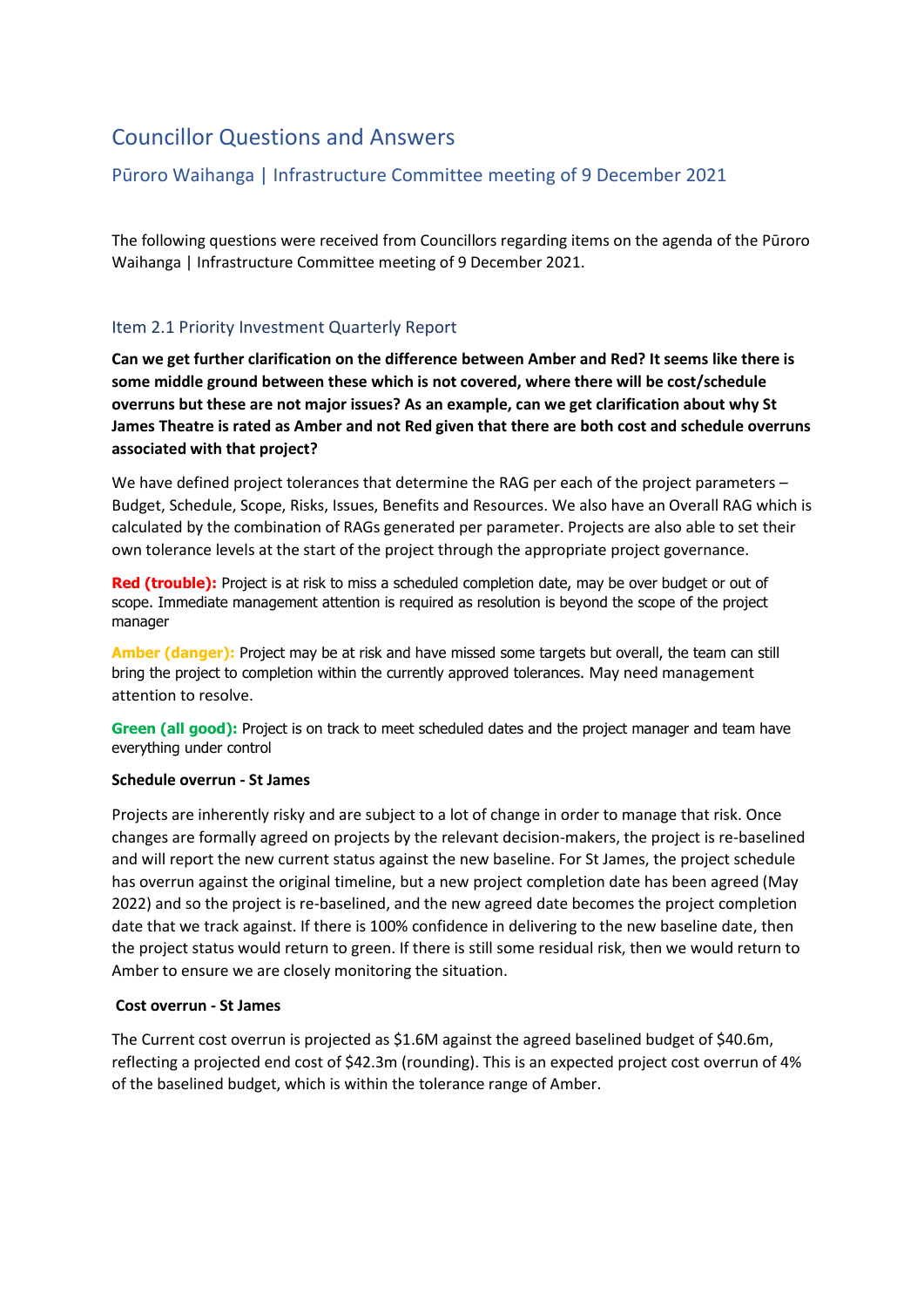### Item 2.2 Earthquake prone buildings programme update

**Could we add an amendment to write to Minister Poto Williams sharing the results of the survey and our concerns about the risks related to the Government's current policy and timetable?**

Yes, this amendment can be added.

**Was a late response analysis done on the survey responses to give some indication as to what the non-response bias might be? If not, can a late response analysis be completed please.**

A late response analysis has not been completed. As detailed in the committee report, officers will continue engagement and attempt surveys with owners who did not respond to the survey during this first phase. The focus of the second phase will be on those whose notices are expiring between now and 2027. A late response analysis could be completed after this second phase and be included in the report back to the committee in June 2022.

### Item 2.3 Strategic Waste Planning Review

**Just for clarity. One of the amendments made October 14th was that the residual waste decision and the new roadmap plan would be in consultation at the same time. My read of this paper is saying this won't happen.**

### **Also, that we were to bring a budget bid for the 22/23 annual plan - to progress the plan. This is also not clear if this will happen?**

Yes, you are right in your reading of this. In terms of consulting on both the residual waste decision and the strategic roadmap there are a couple of reasons why this won't be possible:

- We need to consult on the residual waste decision as part of the annual plan process if we are going to have any chance of meeting the 2026 deadline for resource consent on the landfill. We have established the working party to assist with this decision making and the team are working extremely hard to meet the compressed timeframes whilst ensuring the working party has sufficient input into the process.
- The Strategic Waste Roadmap has to be positioned within the overall process for development of the next Waste Management and Minimisation Plan as this is the operative waste management plan that the Council has adopted in accordance with the statutory requirements of the Waste Minimisation Act. The report outlines how we will approach the development of the next WMMP by using the Strategic Waste Roadmap as a key input. We will be collaborating and co-designing this next iteration of planning but we cannot do that within the time constraints of this coming annual plan which requires all consultation material to be issued by the end of February 2022.

In terms of financial implications, we have sufficient allocation in the 22/23 year to progress the waste minimisation programme initiatives outlined in the paper – Table 2.

### **Is it possible to have an update on the resolutions made on October 14 and what this paper is proposing next to the resolutions?**

Updates on resolutions can be found in the Action Tracking paper.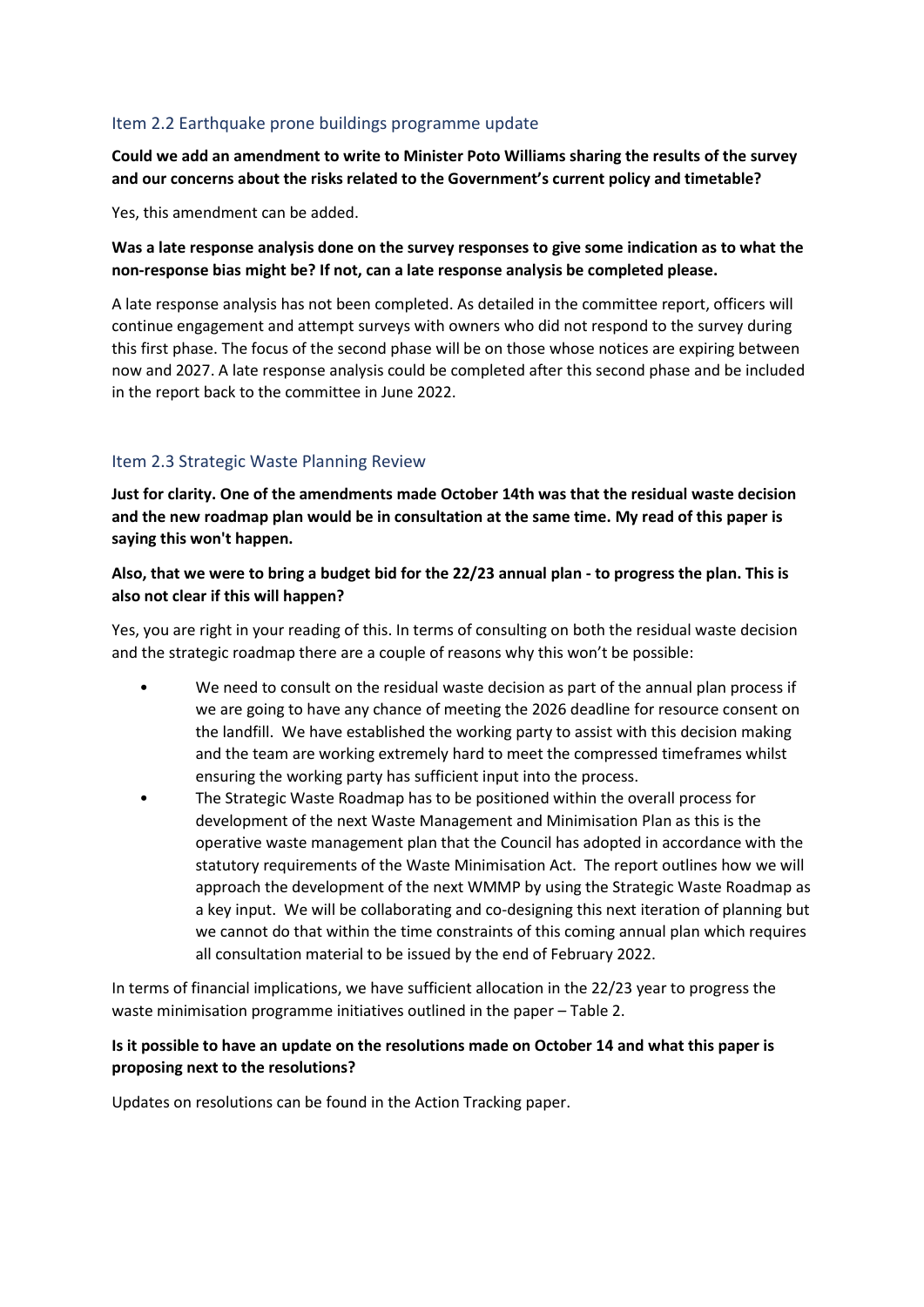#### **Is it also possible to understand what the timeline is for the residual waste consultation?**

Three workshops with the Residual waste Working Party – first one was held on 18 November, workshop 2 is 14 December and the third workshop will be held in January. We will take the input from these workshops into our analysis of options to derive a preferred option and this is what we will consult on as part of the Annual Plan process.

### **Can we please have as part of this the report / or an update on the Organic trial that should have now concluded in Miramar. From what I can see the paper doesn't mention it, and this has been a focus of Council work that we have (long) been waiting for. I don't think it looks good for Council that it hasn't been included as it was a trial to inform how we progress organics.**

The trial is actually still ongoing, as we have had some COVID delays for some of the activities that we needed to complete before we could conclude the trial, mostly the final waste audit, where the auditor is based in Auckland. We also are about to complete a survey of trial participants, and we wanted collections to continue while we wrapped up this part of the process.

We also looking at whether there are any user pay options that we could offer participants when the WCC trial wraps up – we're in discussions with KaiCycle about this, but we need the results of the survey to gauge interest to see if KaiCycle can manage the number of households (noting EnviroWaste has declined to offer a user pays service). One of the questions in the survey is around a willingness to pay, so we need the results first. We wanted to keep the collection trial going until we knew whether or not we had an alternative to offer participants rather than just stopping.

#### **Timelines**

### **What is the reason for not being able to achieve the process with community by April?**

First and foremost, the need for an extended timeframe is necessary to allow time for effective codesign and collaboration with stakeholders. The proposed timeframe will allow stakeholders time to consider the implications of the planned strategic waste projects and assess the implications for the scope of the desired waste minimisation projects to be included in the next WMMP. Relatedly, community groups will likely want to review the findings of the Regional Waste Assessment, to ensure the scope of our next generation of waste minimisation initiatives effectively addresses any key issued raised in the assessment findings.

#### **Is it because we are not resourced enough?**

As noted above, the primary reason for the alternative proposed timeline is the planning and review cycle, and the need to consider the outputs of the planned review and business case development which will inform the development of the next Wellington City Council WMMP Action Plan.

### **Have we considered that mana whenua may need to be resourced to be able to priortise being part of the engagement group?**

Officers are aware that our Iwi partners face resourcing challenges, which limit their ability engage with the Council's waste-related projects and we are working to address this.

#### **Is more resource needed to speed the process up? Will this be put into the AP process?**

Over the past 6 months officers have taken steps to increase the level of resourcing to increase our capacity to deliver strategic waste planning and related projects. At this stage, additional resourcing is anticipated to be place by the end of February 2022. As such, no additional resourcing will be required as part of the AP process.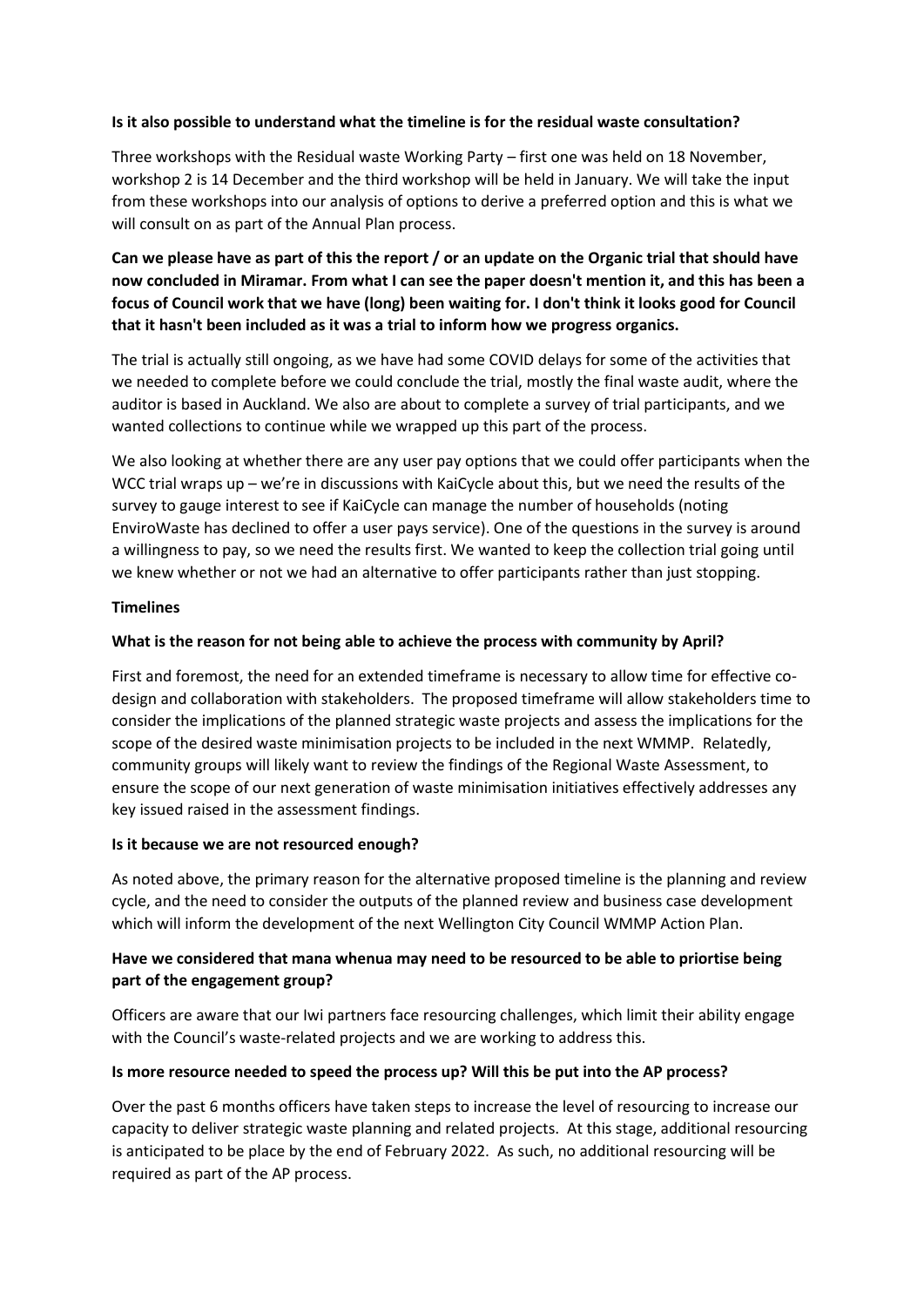### **Regional Waste management and Minimisation Plan Committee.**

#### **Is it statutory that we follow the current plan?**

In accordance with legislative requirements, a territorial authority is required to establish a WMMP in accordance with the Special Consultative Procedure, which ensures an inclusive and democratic plan making process. The purpose of the WMMP, is to specify the objectives, policies, and methods for achieving effective and efficient waste management and minimisation within the territorial authority's district. Due to the public process which informs the development of a WMMP, it is considered best practice for a TA to work in alignment with an adopted WMMP. Legislation further mandates that any waste levy money spent to promote or achieve waste minimisation, must be done so in accordance with its waste management and minimisation plan.

### **What analysis has been done from a climate emissions reduction lens and an alignment to Te Atakura goals on the benefits or barriers of remaining /not remaining part of the regional committee?**

No analysis has been undertaken, as such an assessment would need to be informed by the detailed scope of a revised individual TA WMMP.

### **Will WCC be able to be as aspirational with it's WMMP if we are working with the region?**

This would depend on the scope of the WMMP, and the level of agreement for such aspiration by other territorial authorities in the Region. However, Wellington City Council's waste minimisation actions can be ambitious regardless of any agreed regional targets.

### **How much of the workload would WCC say it is contributing to the workload and resource to the regional plan at the moment?**

WCC is currently project managing the implementation of the National Waste Data Framework though the establishment of Waste Operator Licensing. An officer from Wellington City Council is also co-chair of the Regional WMMP Officer Steering Group.

### **Have we considered recommending funding from each council to the committee to give it more resource?**

Councils already commit funding to support to the implementation of the existing WMMP, which is fully committed over the coming 18 months. The scope of funding required in the future will vary relative to any shared regional actions mutually agreed by Territorial Authorities.

#### **Would officers say the current plan has/ will be effective in the goal of minimising waste?**

The Regional Waste Assessment in 2022 will provide an overall measure of WMMP effectiveness.

#### **How much waste has Wellington City reduced from landfill since the inception of the WMMP?**

Since the implementation of the WMMP in 2017, landfill waste tonnages have remained relatively consistent despite ongoing population increases. An overview of the varying municipal waste tonnages (excluding asbestos and contaminated soil) that have been received by the Southern Landfill since 2017, are as follows: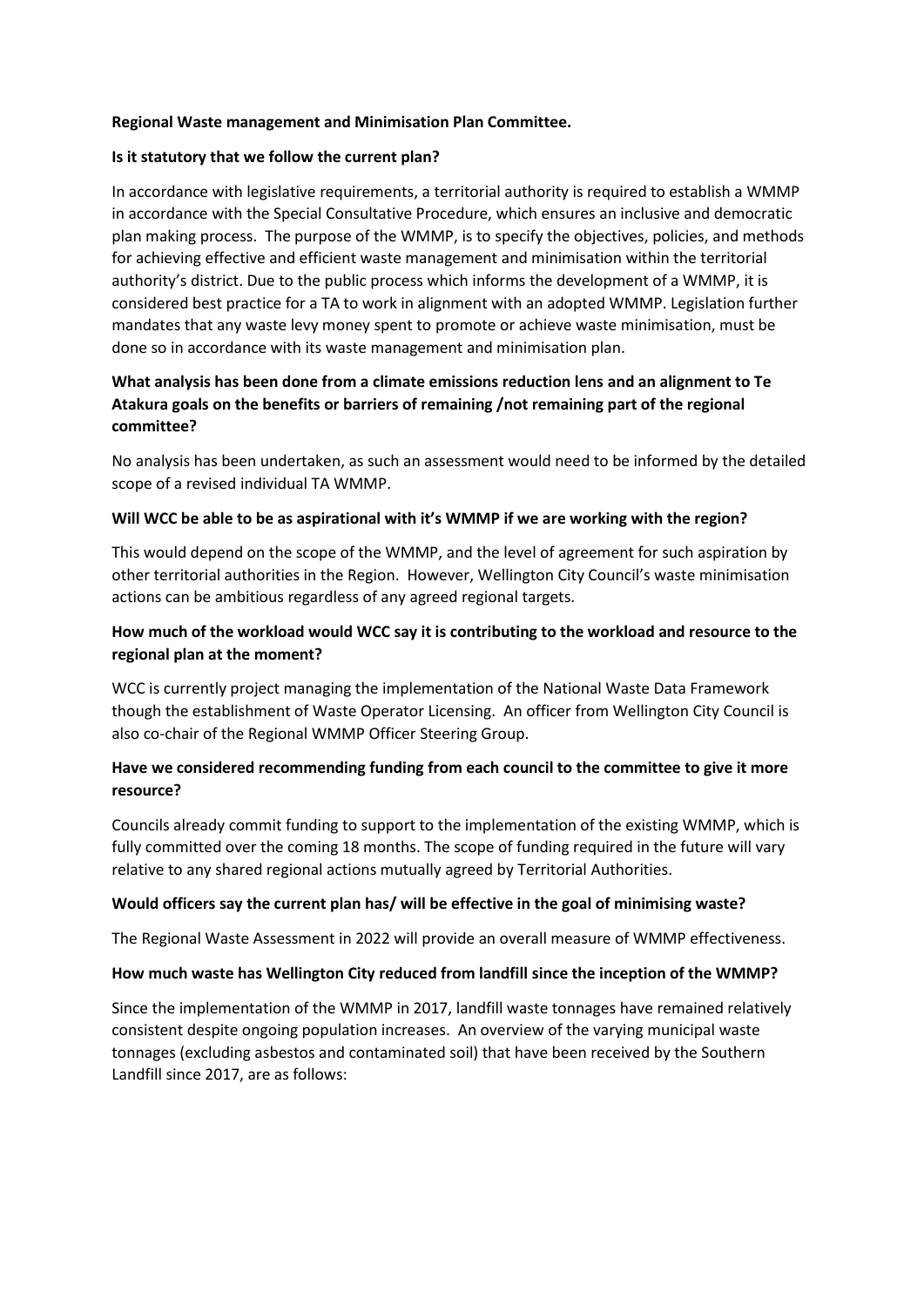| Year | Landfill |
|------|----------|
|      | Tonnage  |
| 2017 | 82,000   |
| 2018 | 81,500   |
| 2019 | 79,600   |
| 2020 | 74,500*  |
| 2021 | 79,900   |

\* Level 4 lockdown will have contributed to this tonnage drop

### **How much time/ emissions reduction/ waste minimisation would we be able to achieve if we went on our own compared to what we would achieve if we stick to the regional plan?**

This would remain subject to the scope of any new WCC WMMP, and the scope of any subsequent co-development Regional WMMP.

### **How Different is the current ambition of WCC to minimise waste to the other regional councils?**

This remains unknown at this point in time.

#### **Sludge removal**

### **Is there a timeline for this available yet as there was a discrepancy on dates of implementation at the last Oct 14th meeting?**

Current programme for sludge sees plant in operation by March 2026

#### **How will dates on this fit in with the timeline in this document and the next WMMP?**

The Sludge project is not dependent on the WMMP timelines.

#### **Kerbside Recycling review**

#### **What is the estimated Waste reduction Improvement of the kerbside recycling review?**

This work remains underway and is scheduled to be reported to the Infrastructure Committee on 23rd February 2022. As part of this work, various waste servicing models will be presented, with their corresponding diversion potential.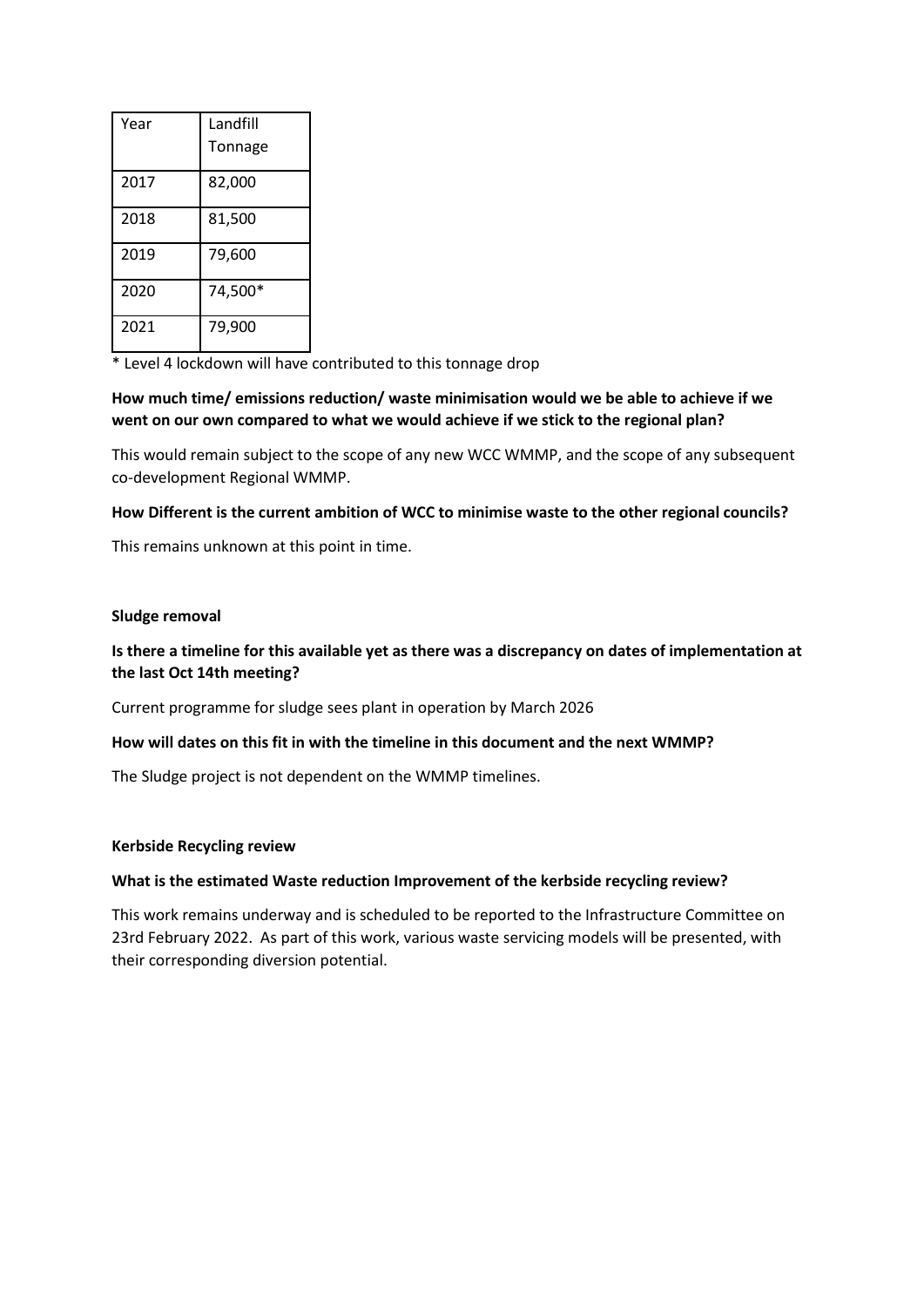#### **What are the desired outcomes?**

The objectives of the kerbside review modelling work that is currently underway, is to develop a suite of potential kerbside servicing options for Council consideration, which will:

- i) Significantly reduce household and commercial waste within Wellington City, while providing value for money for ratepayers.
- ii) Address the diverse commercial and residential waste-related kerbside servicing needs of stakeholders in a fair and equitable manner.
- iii) Support operational efficiency for the Council.
- iv) Promote the health and safety of both waste service providers and users.

### **Is there any evidence from other councils that waste minimisation is an outcome of this type of review?**

Yes. We know that the type kerbside waste servicing system (including the level of service provided and the scope of supporting regulation) has the potential to affect the potential level of waste diversion associated with that service.

### **If it does have a potential impact, should it be part of table 1?**

At this stage, officers believe our City's kerbside diversion potential is likely to overlap with the potential areas of waste reduction already listed in Table 1 (e.g. Organics removal from waste, and a reduction of potentially divertible materials within the waste stream that will be associated with behaviour change, including regulation).

### **As well as being a review of private operations will there be a review of bringing services back in house?**

Yes, the kerbside servicing options considered will cover the full breath of the theoretical waste servicing models, including the consideration of:

- o Status Quo and User pays waste servicing
- o Rates Funded waste-related servicing, and
- o Privatised Collection Services (involving Council exit from service provision).

#### **Engagement**

### **Does this mean that we will be going out for consultation on residual waste options without a waste minimisation strategy alongside it as requested in the resolutions October 14?**

As indicated by the previous answer, the Strategic Waste Roadmap has to be positioned within the overall process for development of the next Waste Management and Minimisation Plan as this is the operative waste management plan that we are obliged to follow within the statutory requirements of the Waste Minimisation Act. The report outlines how we will approach the development of the next WMMP by using the Strategic Waste Roadmap as a key input. We will be collaborating and codesigning this next iteration of planning but we cannot do that within the time constraints of this coming annual plan which requires all consultation material to be issued by the end of February 2022.